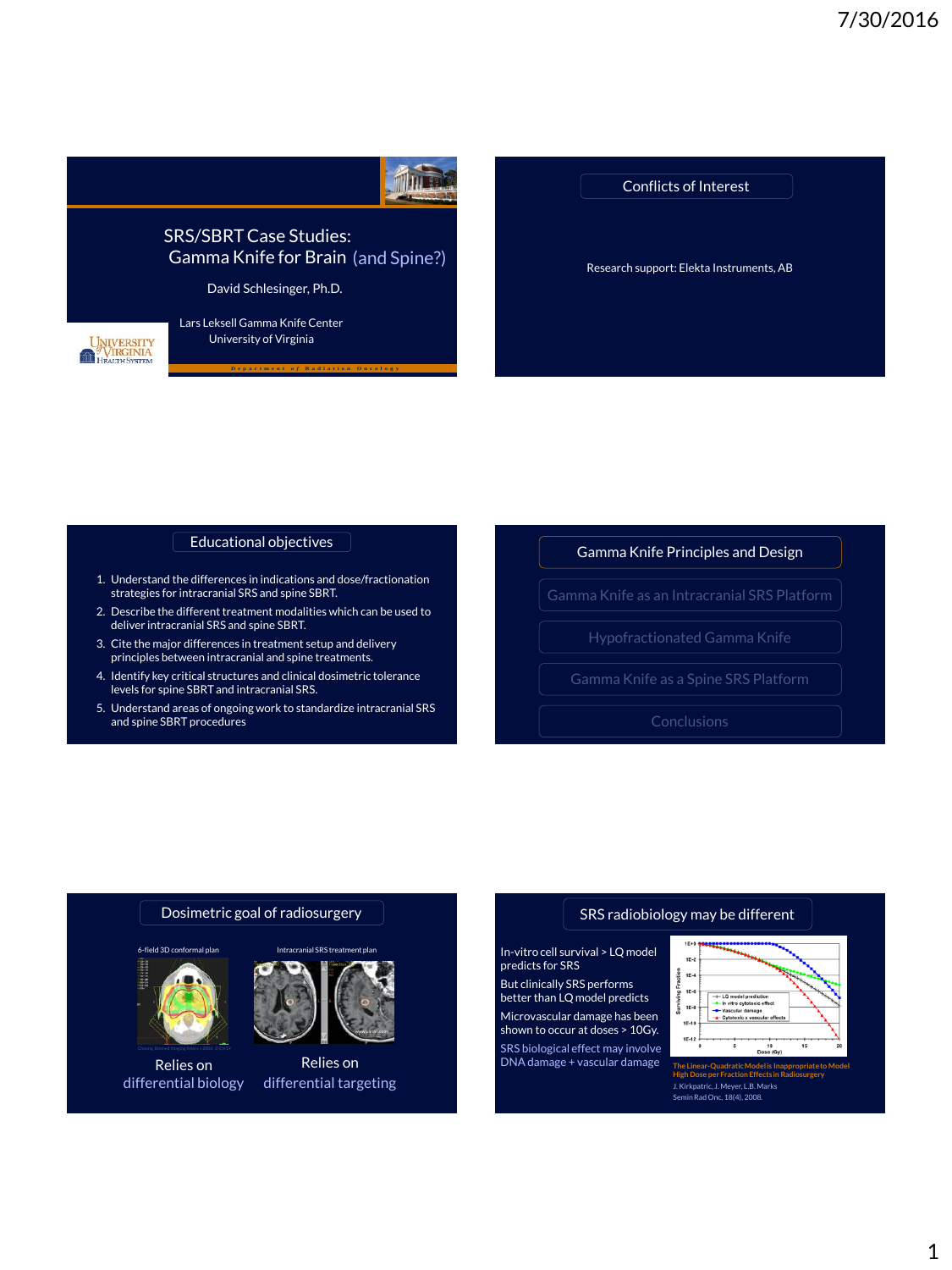

## Generate high dose gradients by spreading out energy



Technical requirement to create many individual small beams led directly to the use of  $60C<sub>0</sub>$ 

Distributing the energy over many cross-firing beams generates the steep dose gradients

courtesy of Elekta, AB Model C: 201 beams / isocenter Perfexion: 192 beams / isocenter Not uncommon to have 10-20+ isocenters to create an irregular shape



#### Gamma Knife treatment planning process



Total dose distribution is a sum of one more isocenters, or "shots"

Center of each shot is a location that will dwell at isocenter of GK for calculated time

Planning is fast – a requirement when a patient is waiting with a frame Plans are classically prescribed to the 50% isodose line to maximize gradient





The frame defines the coordinate system and immobilizes patient Coordinate system origin is to the right, superior, posterior of the patient's head All coordinates are positive – no sign mistakes Center of the system is considered to be (100, 100, 100) (mm)

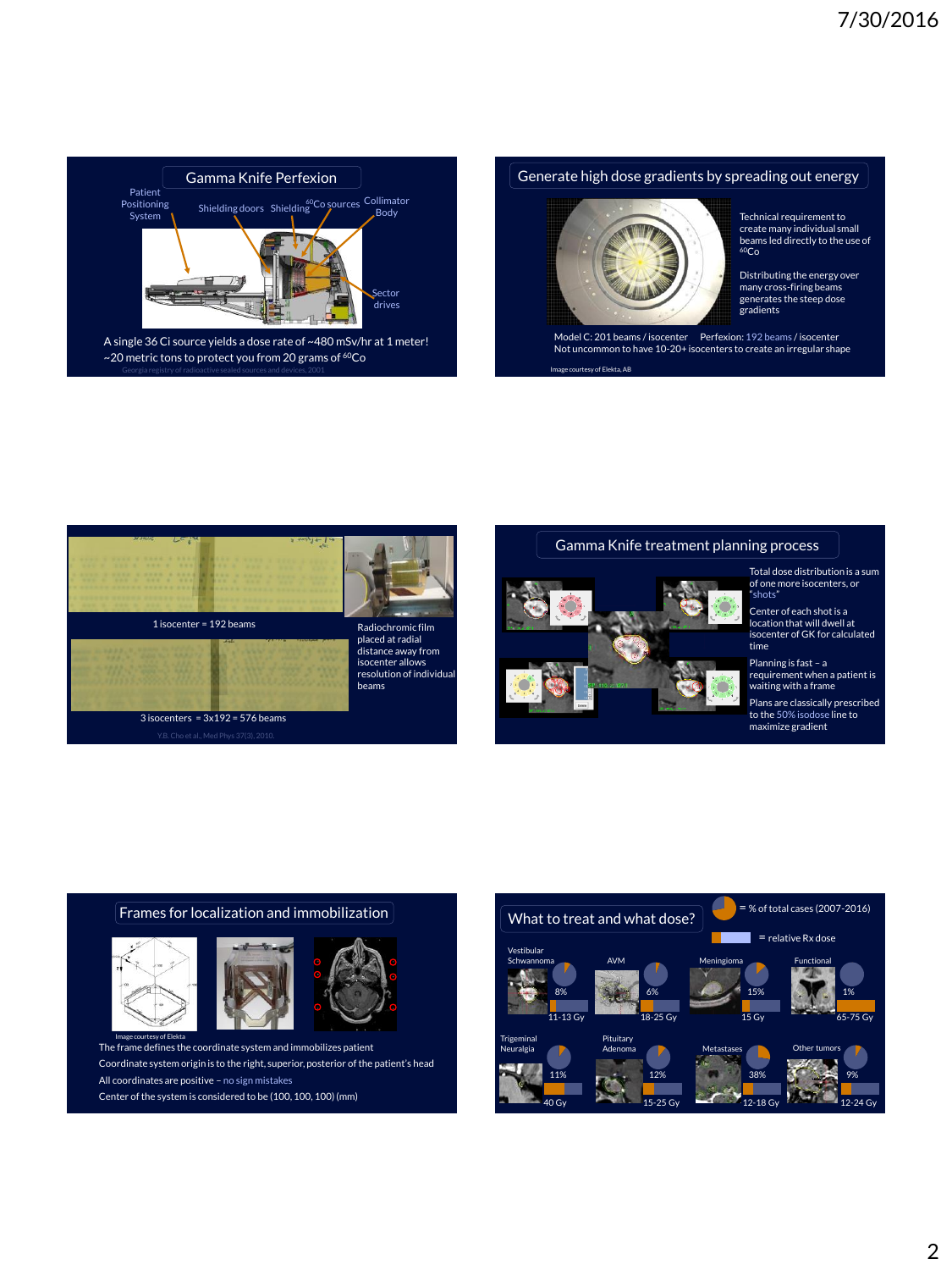| <b>Critical Structure</b>                | Dose Limit                                   |  |
|------------------------------------------|----------------------------------------------|--|
| Anterior optic pathway                   | 8 Gy (to ~0.01 cc of structure)              |  |
| <b>Brainstem</b>                         | 12 Gy to a significant volume (30%<br>or sol |  |
| Skin                                     | $~10 - 12$ Gv                                |  |
| Lenses                                   | 2 Gv maximum                                 |  |
| <b>Cranial Nerves in Cavernous Sinus</b> | TBD                                          |  |
| Cochlea                                  | TBD, maybe as low as 5 Gy                    |  |











### Frames have very low uncertainty



SRS frames provide for low setup uncertainty and robust immobilization.

But…practically limits treatment to single fraction.

Looks more invasive than it really is.



Intrafraction Error<br>
Translation (mm)<br>
LR - AP - CC Vector LR - AP - CC<br>
-0.03 -0.03 -0.03 -0.05 -0.05 -0.05 -0.03<br>
0.05 -0.18 -0.12 -0.22 -0.30 -0.20 -0.09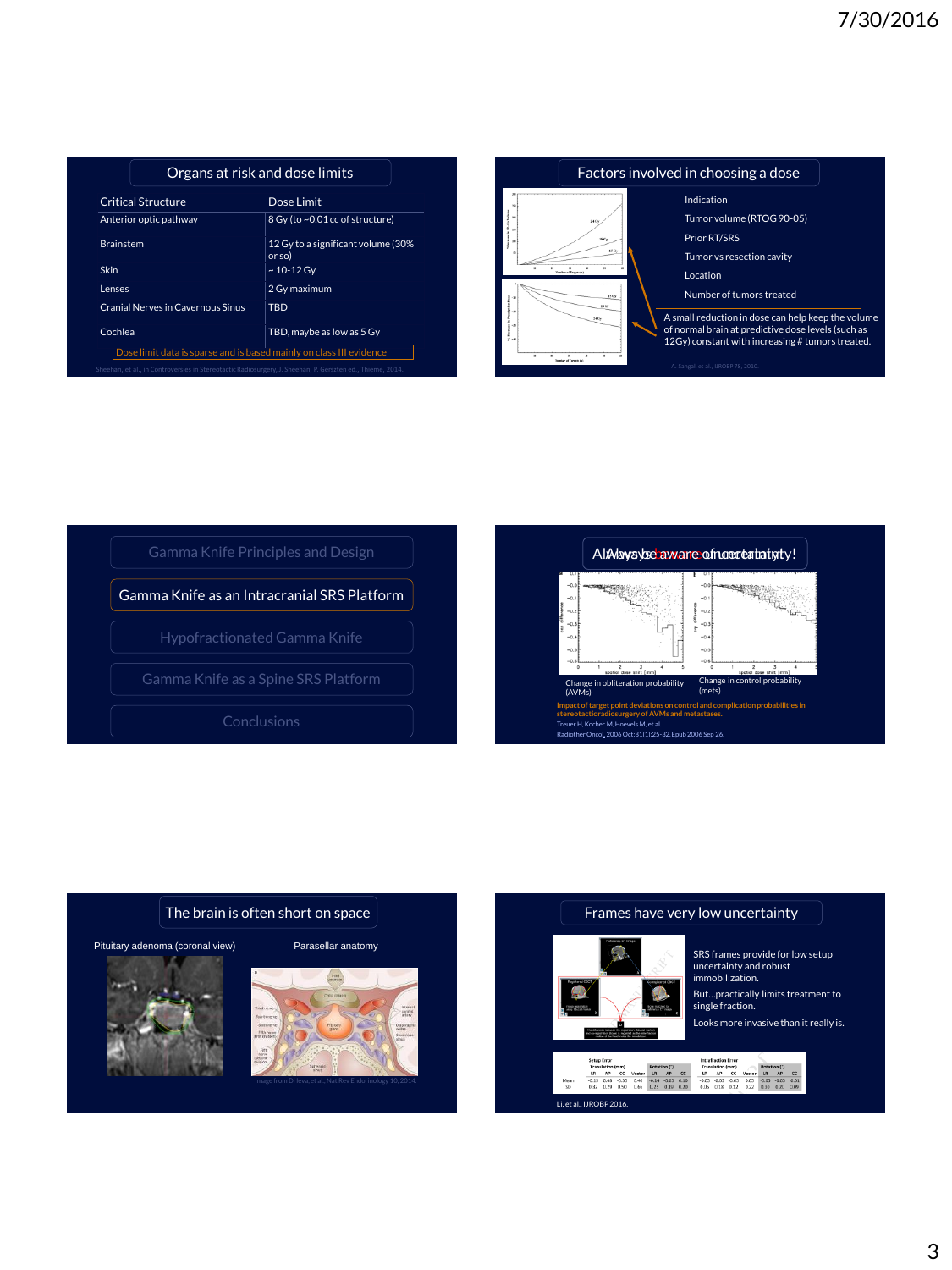



гá

 $\sqrt{N}$ 

12

Low-dose spillage in normal brain  $V(4 Gv)$ tends to be lower with Gamma Knife  $\widehat{\epsilon}$ **FFE** SRS and other multi-isocentric techniques. But….treatments can be me Per T<sub>i</sub> lengthy.  $rac{1}{\sqrt{2}}$  10 Single-isocenter VMAT is designed for speed. Tradeoff (at the moment) is low-dose spillage. Number of Target (N)

adiosurgica<mark>l</mark><br>J CARS 9, 2014







# The first try: Gamma Knife Extend System



Patient position measured at GK before each fraction. Patient repositioned to match reference measurements.

Reference measurements taken at time of CT imaging

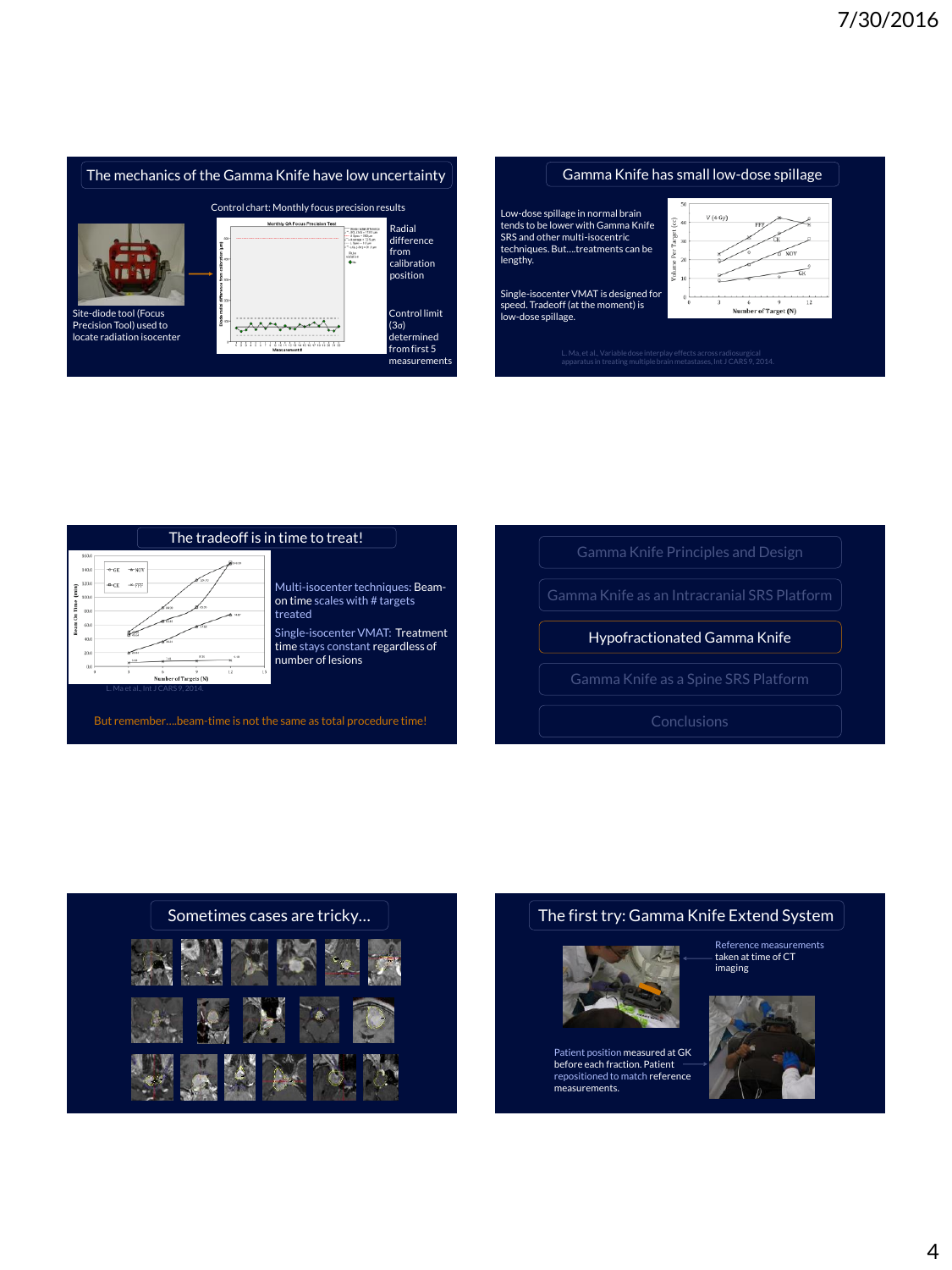| Author                   | <b>Device</b>                            | Setup displacement<br>mm (SD) |
|--------------------------|------------------------------------------|-------------------------------|
| Sweeney, et al. (1998)   | Biteblock + vacuum assist                | $1.02*$                       |
| Rosenberg, et al. (1999) | <b>GTC</b> frame                         | $1.1(0.6)^*$                  |
| Ryken, et al. (2001)     | Mask + optically-tracked<br>biteblock    | $0.16(0.04)$ <sup>+</sup>     |
| Baumert, et al. (2005)   | Mask + Bite block                        | $2.2$ $(1.1)^{\ddagger}$      |
| Minniti et al. (2010)    | Relocatable frame +<br>upper jaw support | $0.5(0.4)$ ‡                  |
| Ruschin, et al. (2010)   | Extend prototype                         | $1.0^{4}$ / $1.3^{+}$         |
| <b>UVA Series</b>        | Extend clinical system                   | 0.64(0.25)                    |

# A better idea for hypofractionated Gamma Knife

# Gamma Knife Perfexion *Plus Icon*



CBCT image guidance Optical motion tracking and gating Compatible with G-frame, and thermoplastic mask









C1-C2 level brain metastasis